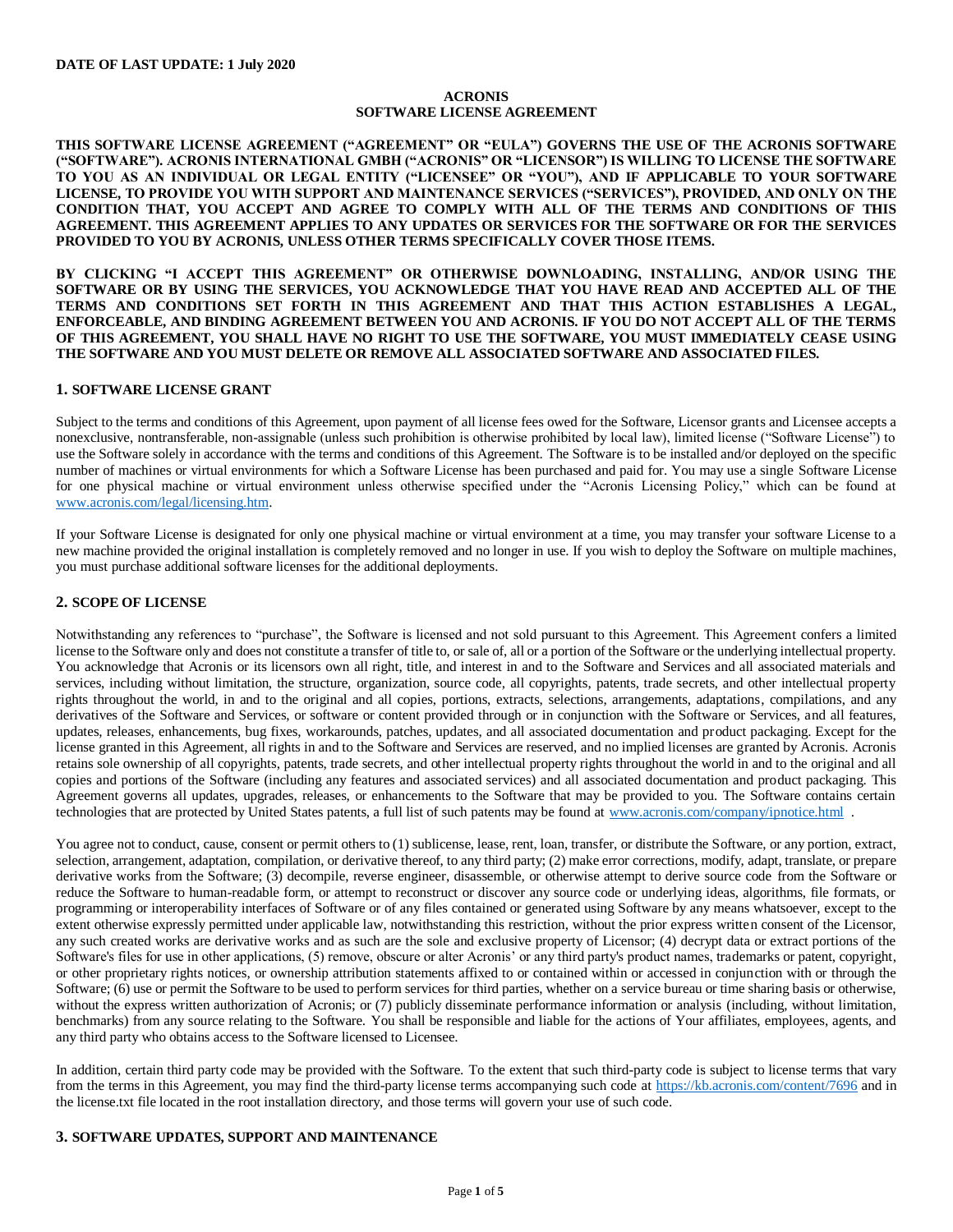- a. If you register your Software with Acronis, you are entitled to (a) "patch" or "dot" releases of Software; and (b) other electronic services Acronis makes generally available to its customers, including its knowledge base, which can assist in answering general questions about the Software. Any unauthorized modifications to the Software will void this provision.
- b. Notwithstanding Section 3(a), if you are licensing Acronis Backup Cloud, any support and maintenance of the Acronis Backup Cloud shall be provided by the reseller entity from which you are directly purchasing Acronis Backup Cloud license.

## **4. ACCEPTABLE USE AND CONDUCT**

By registering for and/or by using the Software or Services, you represent and warrant that you have the legal capacity and authority to enter into a binding agreement and to adhere to this Agreement, and that you will use the Software and the Services only in accordance with this Agreement and with all applicable laws. If an individual is registering or using the Software or Services on behalf of an entity or organization, that individual warrants, represents, and covenants to Acronis that such individual is duly authorized to agree to this EULA on behalf of the organization and to bind the organization to them. The Software and Services are intended, and offered, only for lawful use by individuals or organizations with the legal capacity and authority under applicable law to enter into a contract for such products and services. Acronis does not offer the Software or Services to minors or where otherwise prohibited by law.

## Without limiting the foregoing:

**(1)** You acknowledge and agree that the Software may be subject to export controls in the United States and other countries. You agree to comply with all United States export laws and regulations and with all export or import regulations of other countries, and you shall not and shall not allow any third-party to remove or export from the United States or allow the export or re-export of any part of the Software or Services or any direct product thereof (a) into (or to a national or resident of) any embargoed or terrorist-supporting country; (b) to anyone on the U.S. Commerce Department's Table of Denial Orders or U.S. Treasury Department's list of Specially Designated Nationals; or (c) to any country to which such export or re-export is restricted or prohibited, or as to which the United States government or any agency thereof requires an export license or other governmental approval at the time of export or re-export without first obtaining such license or approval. You assume sole responsibility for any required export approval and/or licenses and all related costs and for the violation of any United States export law or regulation.

**(2)** You may not use the Software and/or Services if you are a citizen, national, or resident of, or are under control of the government of: Cuba, Iran, Sudan, North Korea, Syria, or any other country to which the United States has prohibited export. Each time you use the Software or Services you represent, warrant, and covenant that (a) you are not a citizen, national, or resident of, nor under the control of the government of any such country to which the United States has prohibited export; (b) you will not download or otherwise export or re-export the Software, directly or indirectly, to the above mentioned countries nor to citizens, nationals or residents of those countries; (c) you are not listed on the U.S. Department of Treasury's Lists of Specially Designated Nationals, Specially Designated Terrorists, and Specially Designated Narcotic Traffickers, the U.S. Department of State's List of Statutorily Debarred Parties, or the U.S. Department of Commerce's Denied Persons List, Entity List, or Unverified List Table of Denial Orders; (d) you will not download or otherwise export or re-export the Software, directly or indirectly, to persons on the above mentioned lists; (e) you will neither use nor allow the Software to be used for any purposes prohibited by United States federal or state law, including, without limitation, for the development, design, manufacture, or production of nuclear, chemical, or biological weapons of mass destruction; (f) the Software and the Services will not be exported, directly, or indirectly, in violation of these laws, nor will the Software or Services be used for any purpose prohibited by these laws including, without limitation, nuclear, chemical, or biological weapons proliferation; and (g) you are not using or permitting others to use the Software or Services to create, store, backup, distribute, or provide access to child pornography or any other content or data which is illegal under the relevant laws of the United States, Switzerland, Singapore and Licensee's jurisdiction.

Acronis cannot decrypt your files if You have elected to encrypt.

You have selected the location of your data and understand that local laws where the selected data centers are located may be different that the laws of the country in which You reside. Acronis will comply with the local laws of the jurisdiction in which You reside and also the jurisdiction where the data center storing your data is located. As a result, You acknowledge that Acronis or Acronis affiliates may use servers and other equipment to provide the Acronis Backup Cloud and Platform that are located in countries where litigants, law enforcement, courts, and other agencies of the government may have the right to access data stored within their jurisdictions upon terms and conditions provided by local law. Acronis may also provide access to your data to government authorities if Acronis suspects or believes that the data contains child pornography or other prohibited content or data or that the Data is being used for illegal purposes.

ACRONIS SHALL HAVE THE ABSOLUTE AND UNILATERAL RIGHT IN ITS SOLE DISCRETION TO DENY USE OF AND ACCESS TO ALL OR ANY PORTION OF THE SOFTWARE OR SERVICES TO LICENSEE OR OTHER USERS WHO ARE DEEMED OR SUSPECTED BY ACRONIS TO BE USING THE SOFTWARE OR SERVICES IN A MANNER NOT REASONABLY INTENDED BY ACRONIS OR IN VIOLATION OF LAW OR THIS AGREEMENT, INCLUDING BUT NOT LIMITED TO SUSPENDING OR TERMINATING A LICENSEE'S, OR ANOTHER USER'S, ACRONIS ACCOUNT WITH ACRONIS AND THE LICENSE TO USE THE SOFTWARE OR SERVICES.

## **5. PRIVACY AND DATA PROTECTION**

Except as otherwise stated in this Agreement, the Software is subject to Acronis' Privacy Statement at [www.acronis.com/legal/privacy.html](https://www.acronis.com/legal/privacy.html) . ACRONIS ASSUMES NO RESPONSIBILITY FOR THE DELETION OF DATA, LOSS OF DATA, OR THE FAILURE TO STORE DATA. Acronis has no obligation to monitor the use of the Services and/or data transmitted or stored through the Software.

Acronis reserves the right, consistent with data privacy and other user data protection requirements applicable to the jurisdiction where data is stored, and if mandated by applicable law, regulation, legal process, or governmental order, disclose user Data or other information, but only to the extent required to satisfy those laws, regulations, or orders. Unless prohibited by law or other order, Acronis will provide reasonable notice of any such required or requested disclosure to You and reasonably cooperate to limit such disclosure to the extent allowed by law. You acknowledge and agree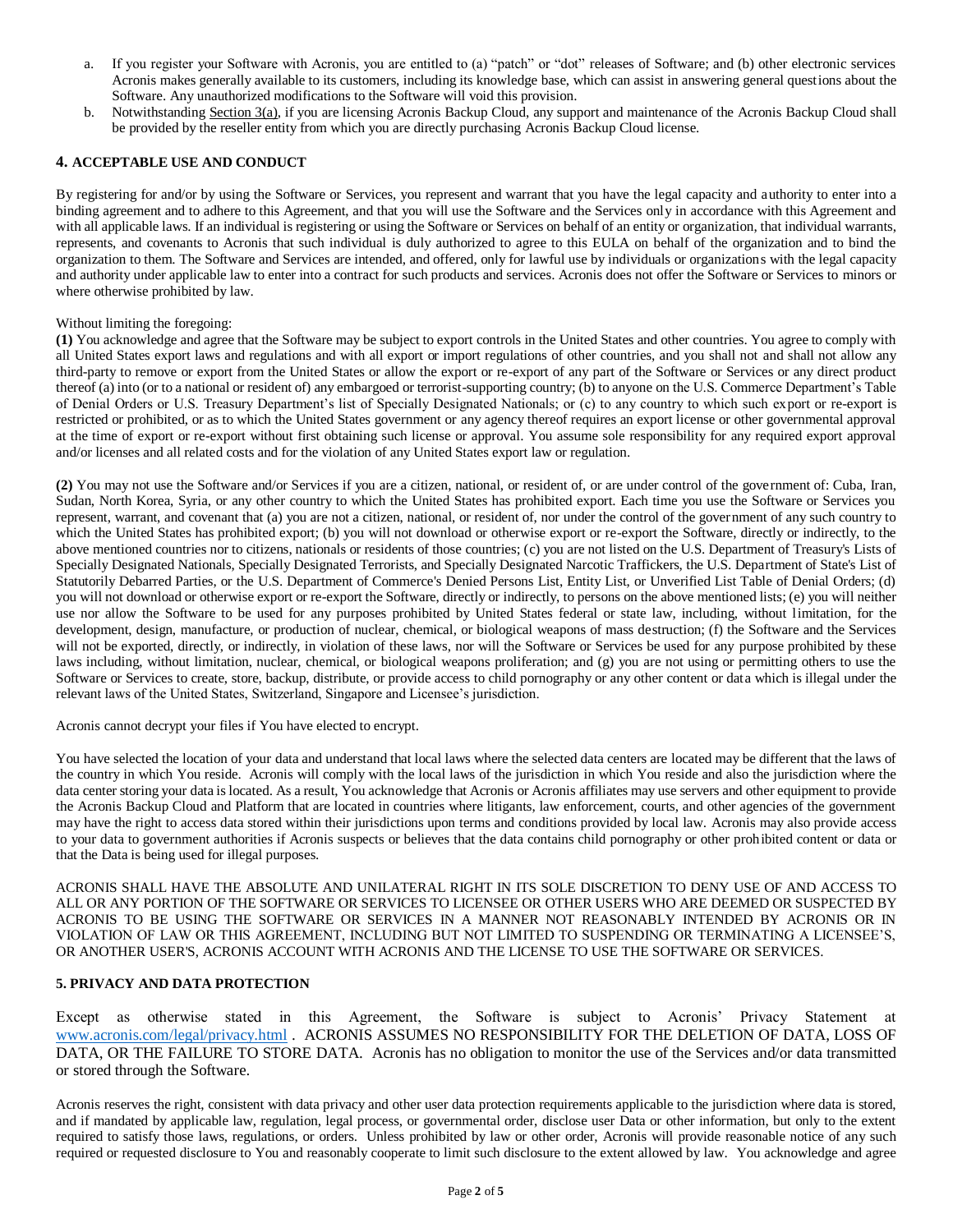that the support Services that may be provided pursuant to the Agreement can be provided from countries other than the country in which You are based. If You prefer that support services be provided solely from the United States, such service can be provided at an additional cost to You.

## **6. CONFIDENTIALITY**

The Software and Services contain trade secrets (as defined by applicable law) of Licensor and are proprietary to Licensor. Licensee shall maintain the Software and the Services in confidence and prevent disclosure of the Software and Services using at least the same degree of care it uses for its own most critical proprietary information, but in no event less than a reasonable degree of care. Licensee shall not disclose or provide access to the Software or Services or any part thereof to anyone for any purpose, other than to employees or other parties authorized under this Agreement for the purpose of exercising the rights expressly granted under this Agreement.

## **7. WARRANTY**

If Acronis provides You with Software in the form of tangible media, Acronis warrants that the media upon which the Software is recorded will not be defective under normal use for a period of ninety (90) days from delivery. Acronis will replace any defective media returned to Acronis within the warranty period at no charge to you. Acronis warrants that the Software, as delivered by Acronis and when used in accordance with the software documentation provided by Acronis, will substantially conform to the software documentation provided with the Software for a period of ninety (90) days from the date of delivery. If the Software does not comply with this warranty and such non-compliance is reported by You to Acronis within the warranty period, Acronis will do one of the following in its sole discretion (a) repair the Software; or (b) replace the Software with software that has substantially the same functionality. This warranty excludes defects resulting from accidents, abuse, unauthorized repair or modification, enhancements or misapplication of the Software. There is no warranty, express or implied, for any beta, preview, trial, or similarly labeled Features, as Section 14 below defines this term. THE FOREGOING WARRANTY SET FORTH IN THIS SECTION IS YOUR SOLE AND EXCLUSIVE REMEDY FOR ACRONIS' BREACH OF THIS WARRANTY.

### **8. DISCLAIMER OF WARRANTIES**

YOU EXPRESSLY ACKNOWLEDGE AND AGREE THAT USE OF THE ACRONIS SOFTWARE AND SERVICES AND ANY THIRD PARTY SOFTWARE AND SERVICES IS AT YOUR SOLE RISK AND THAT THE ENTIRE RISK AS TO SATISFACTORY QUALITY, PERFORMANCE, ACCURACY AND EFFORT IS WITH YOU. EXCEPT FOR THE LIMITED WARRANTY ON MEDIA SET FORTH ABOVE IN SECTION 7 AND TO THE MAXIMUM EXTENT PERMITTED BY APPLICABLE LAW THE ACRONIS SOFTWARE AND SERVICES ARE PROVIDED "AS IS," WITH NO WARRANTIES WHATSOEVER. ACRONIS AND SUCH THIRD PARTIES EXPRESSLY DISCLAIM TO THE FULLEST EXTENT PERMITTED BY LAW ALL EXPRESS, IMPLIED, AND STATUTORY WARRANTIES, INCLUDING, WITHOUT LIMITATION, THE WARRANTIES OF MERCHANTABILITY, SATISFACTORY QUALITY, FITNESS FOR A PARTICULAR PURPOSE, NONINFRINGEMENT OF INTELLECTUAL PROPERTY RIGHTS, AND NON INFRINGEMENT OF THIRD PARTY RIGHTS BY FILTERING, DISABLING, OR REMOVING SUCH THIRD PARTY'S SOFTWARE, SPYWARE, ADWARE, COOKIES, EMAILS, DOCUMENTS, ADVERTISEMENTS OR THE LIKE. IT IS AT YOUR OWN DISCRETION AND RISK THAT YOU DOWNLOAD AND/OR USE THE SOFTWARE. YOU WILL BE SOLELY RESPONSIBLE FOR ANY DAMAGES TO YOUR COMPUTER SYSTEM OR LOSS OF DATA THAT RESULTS. ACRONIS MAKES NO WARRANTIES OR REPRESENTATIONS THAT THE FUNCTIONS CONTAINED IN THE SOFTWARE OR SERVICES WILL MEET YOUR REQUIREMENTS, THAT THE OPERATION OF THE SOFTWARE OR SERVICES WILL BE UNINTERRUPTED OR ERROR-FREE, OR THAT DEFECTS IN THE SOFTWARE OR SERVICES WILL BE CORRECTED. YOU MAY HAVE OTHER WARRANTY RIGHTS, WHICH MAY VARY FROM STATE TO STATE AND COUNTRY TO COUNTRY. THE PARTIES AGREE THAT THE LIMITATIONS OF THIS SECTION ARE ESSENTIAL AND THAT LICENSEE WOULD NOT BE PERMITTED TO USE THE SOFTWARE IF LICENSEE HAD NOT AGREED TO THESE TERMS. THIS SECTION WILL SURVIVE AND APPLY EVEN IF ANY REMEDY SPECIFIED IN THIS AGREEMENT IS FOUND TO HAVE FAILED OF ITS ESSENTIAL PURPOSE.

#### **9. LIMITATION OF LIABILITY**

**UNDER NO CIRCUMSTANCES SHALL ACRONIS OR ITS AFFILIATES (INCLUDING SUPPLIERS, RESELLERS, OR PARTNERS) OR THEIR RESPECTIVE EXECUTIVES, EMPLOYEES, SHAREHOLDERS OR CONTRACTORS BE LIABLE FOR PERSONAL INJURY, OR ANY INCIDENTAL, SPECIAL, DIRECT OR CONSEQUENTIAL DAMAGES WHATSOEVER, INCLUDING WITHOUT LIMITATION, DAMAGES FOR LOSS OF PROFITS, LOSS OF DATA, BUSINESS INTERRUPTION OR ANY OTHER COMMERCIAL DAMAGES OR LOSSES, ARISING FROM OR RELATED TO YOUR USE OR INABILITY TO USE THE ACRONIS SOFTWARE AND SERVICES OR THIS AGREEMENT, HOWEVER CAUSED, REGARDLESS OF THE THEORY OF LIABILITY (CONTRACT, TORT, OR OTHERWISE) AND EVEN IF ANY SUCH PARTY HAS BEEN ADVISED OF THE POSSIBILITY OF SUCH DAMAGES. IN NO EVENT SHALL ACRONIS', OR IT'S AFFILIATES', TOTAL LIABILITY TO YOU, FOR ALL DAMAGES EXCEED THE AMOUNT, IF ANY, PAID BY YOU TO ACRONIS FOR THE SOFTWARE AND/OR SERVICES DURING THE TWELVE MONTHS PRIOR TO THE EVENT WHICH GAVE RISE TO THE DAMAGES IN QUESTION. IF THE SOFTWARE AND SERVICES ARE PROVIDED WITHOUT CHARGE, THEN THERE SHALL BE NO LIABILITY TO YOU WHATSOEVER. THE FOREGOING IS YOUR SOLE AND EXCLUSIVE REMEDY FOR ANY BREACH. THIS LIMITATION OF LIABILITY FOR PERSONAL INJURY OR EXCLUSION OF INCIDENTAL, CONSEQUENTIAL, OR DIRECT DAMAGES, WILL APPLY ONLY TO THE EXTENT PERMITTED UNDER APPLICABLE LAW. THE DISCLAIMERS AND LIMITATIONS SET FORTH ABOVE WILL APPLY REGARDLESS OF WHETHER OR NOT YOU ACCEPT THE SOFTWARE, UPDATES OR UPGRADES. THE PARTIES AGREE THAT THE LIMITATIONS OF THIS SECTION ARE ESSENTIAL AND THAT LICENSEE WOULD NOT BE PERMITTED TO USE THE SOFTWARE IF LICENSEE HAD NOT AGREED TO THESE TERMS. THIS SECTION WILL SURVIVE AND APPLY EVEN IF ANY REMEDY SPECIFIED IN THIS AGREEMENT IS FOUND TO HAVE FAILED OF ITS ESSENTIAL PURPOSE.**

## **10. GOVERNMENT END USERS**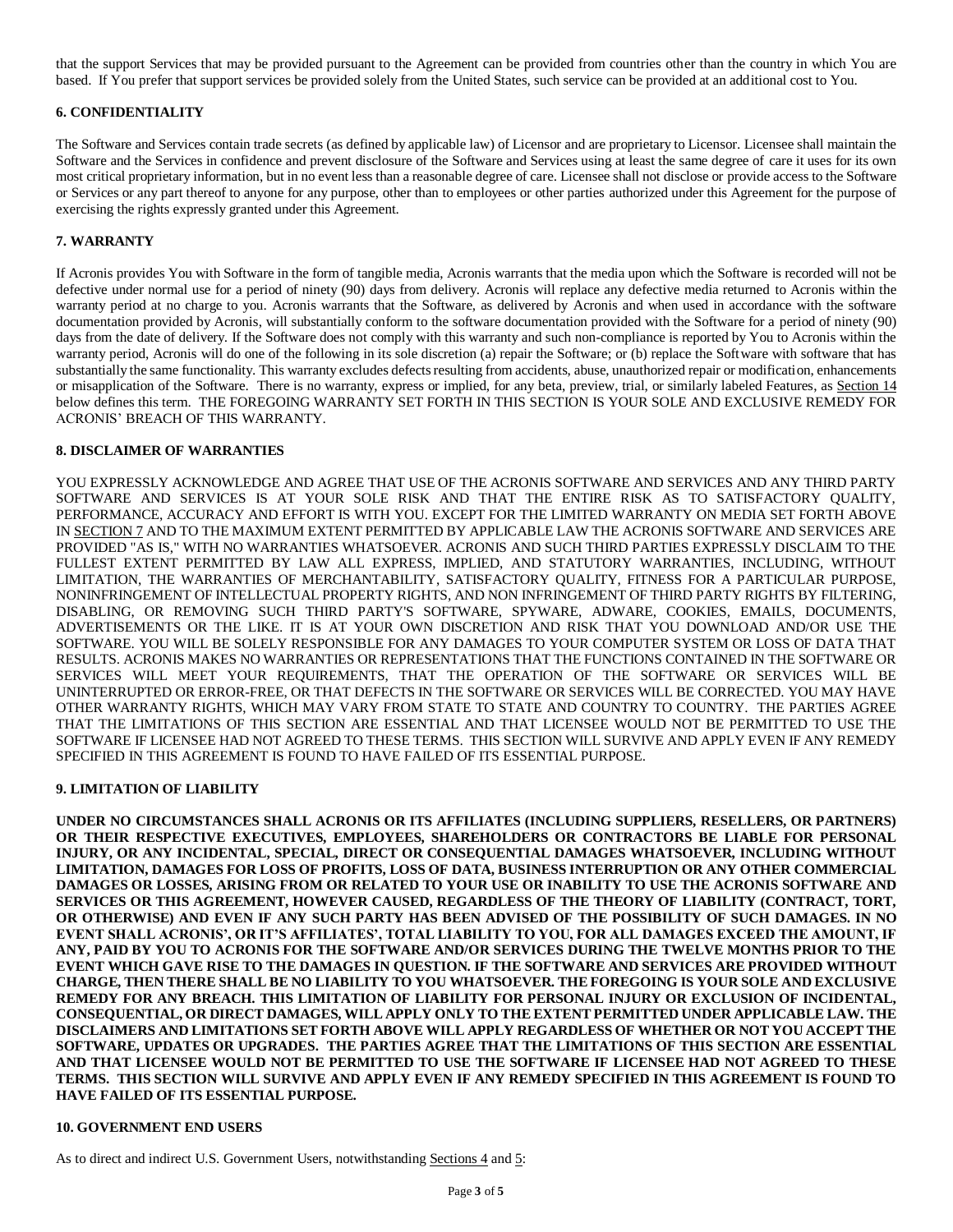- a. This Agreement applies to all Software and Services acquired directly or indirectly by or on behalf of the United States Government. The Software and Services are commercial products and services as defined in FAR 12.212 and subject to restricted rights as defined in FAR Section 52.227-19 and DFARS 227.7202, as applicable, and any successor regulations. Use, modification, duplication, or disclosure by the U.S. Government shall be solely in accordance with the terms of this Agreement and is subject to the restrictions set forth in subparagraph (c) of the Commercial Computer Software Restricted Rights clause of FAR 52.227-19.
- b. You have selected the United States as the default location for your data and understand that Acronis will comply with applicable U.S. Federal laws where You and your Data reside. As a result, You acknowledge that Acronis or Acronis affiliates may use servers and other equipment to provide the Acronis Backup Cloud and Platform that are located only in the United States, where U.S. Federal litigants, law enforcement, courts, and other agencies of the United States government may have the right to access Your data. Acronis may also provide access to your data to U.S. Federal government authorities if Acronis suspects or believes that the data contains child pornography or other prohibited content or data or that the Data is being used for illegal purposes.
- c. Acronis reserves the right, consistent with U.S. Federal data privacy and other user data protection requirements, and if mandated by U.S. Federal applicable law, regulation, legal process, or governmental order, disclose user Data or other information, but only to the extent required to satisfy those U.S. Federal laws, regulations, or orders. Unless prohibited by U.S. Federal law or other order, Acronis will provide reasonable notice of any such required or requested disclosure to You and reasonably cooperate to limit such disclosure to the extent allowed by law. You acknowledge and agree that the support Services that may be provided pursuant to the Agreement can be provided only from the United States.
- d. The parties acknowledge that nothing in this Agreement shall be interpreted to imply consent by any U.S. Government End User to submit to the adjudicative or enforcement power of any regulatory, administrative, or judicial authority of, or the application of the laws of, another jurisdiction. Any license provisions that are inconsistent with U.S. federal procurement regulations or applicable U.S. Federal laws are not enforceable under this Agreement.

# **11. ACRONIS CYBER PROTECT TERMS AND CONDITIONS**

The following terms and conditions apply if the Software includes Acronis Cyber Protect:

- a. The normal use of Acronis Cyber Protect may lead to access restrictions, data loss, loss of privacy, or any combination of the foregoing as a result of lock or wipe commands, removal of temporary files, registry keys or browser data, file scanning, remote endpoint monitoring, interception and monitoring of Internet traffic, or any other functionality of Acronis Cyber Protect. Notwithstanding anything to the contrary, Acronis will not be liable for any damages related to such access restrictions, data loss, or loss of privacy.
- b. Acronis Cyber Protect uses certain technology that third parties license to Acronis. Should any such third party stop licensing that technology to Acronis, Acronis Cyber Protect may lose some functionality, including, but not limited to signature-based antivirus, URL filtering, cloud verdict check, remote connection (remote desktop), and Linux vulnerability assessment functionality. Notwithstanding anything in this Agreement to the contrary, Acronis will not be liable for any damages related to such loss of functionality.
- c. Certain third-party security products may be incompatible with Acronis Cyber Protect. During the installation process, Acronis Cyber Protect may uninstall or disable such third-party security products. Licensee may also need to manually disable or uninstall such thirdparty security products in the event that Acronis Cyber Protection is unable to disable or uninstall them.
- d. Acronis Cyber Protect users with administrative rights may have capabilities to use Acronis Cyber Protect to interfere with and monitor the usage of devices protected by Acronis Cyber Protect. Licensee hereby represents and warrants that it will use those capabilities only where it has obtained all the necessary rights and permissions for such use of Acronis Cyber Protect.
- e. Acronis Cyber Protect includes patch management functionality that automatically accepts the terms and conditions of third-party agreements that may be associated with third party patches and updates that Acronis Cyber Protect installs. Licensee hereby gives Acronis permission to accept such third-party agreements on Licensee's behalf.
- f. **ACRONIS CYBER CLOUD IS NOT FAULT-TOLERANT AND IS NOT DESIGNED OR INTENDED FOR USE IN ANY HAZARDOUS ENVIRONMENT REQUIRING FAIL-SAFE PERFORMANCE OR OPERATION. ACRONIS CYBER CLOUD IS NOT FOR USE IN THE OPERATION OF AIRCRAFT NAVIGATION, NUCLEAR FACILITIES, OR COMMUNICATION SYSTEMS, WEAPONS SYSTEMS, DIRECT OR INDIRECT LIFE-SUPPORT SYSTEMS, AIR TRAFFIC CONTROL, OR ANY APPLICATION OR INSTALLATION WHERE FAILURE COULD RESULT IN DEATH, SEVERE PHYSICAL INJURY OR PROPERTY DAMAGE.**
- g. Licensee acknowledges that third-party licensors of certain components or elements of Acronis Cyber Protect have a substantial interest in such components or elements and that they may be third party beneficiaries to this Agreement.
- h. If requested, Licensee will certify in writing that Licensee is using Acronis Cyber Protect for the number of servers, with the number of copies, on the system configuration and at the site agreed upon by the parties (as applicable). Licensee agrees that Acronis or its licensors (or an independent auditor working on such party's behalf) may audit Licensee's use of the Software for the purpose of verifying Licensee's compliance with this Agreement. Such audits will be during normal business hours, after reasonable advance written notice, and limited to one audit per year.
- i. Licensee may not permit third parties to benefit from the use or functionality of Acronis Cyber Protect that Acronis licenses from third parties.

## **12. MISCELLANEOUS PROVISIONS**

This Agreement shall be governed by the laws of the Commonwealth of Massachusetts, USA, exclusive of its conflicts of laws provisions and without regard to the United Nations Convention on Contracts for the International Sale of Goods, and any suit under this Agreement shall exclusively be brought in a federal or state court in Massachusetts. The failure of Acronis to exercise or enforce any right or provision of this Agreement does not constitute a waiver of such right or provision. Any waiver of any provision of this Agreement will be effective only if in writing and signed by Acronis. If for any reason a court of competent jurisdiction finds any provision or portion of this Agreement to be unenforceable, the remainder of this Agreement will continue in full force and effect. This Agreement, which incorporates the current and all future updates to the Acronis Privacy Statement and the Acronis Licensing Policy, each of which may be updated from time to time (see[: https://www.acronis.com/Legal.htm\)](https://www.acronis.com/Legal.htm), constitutes the entire agreement